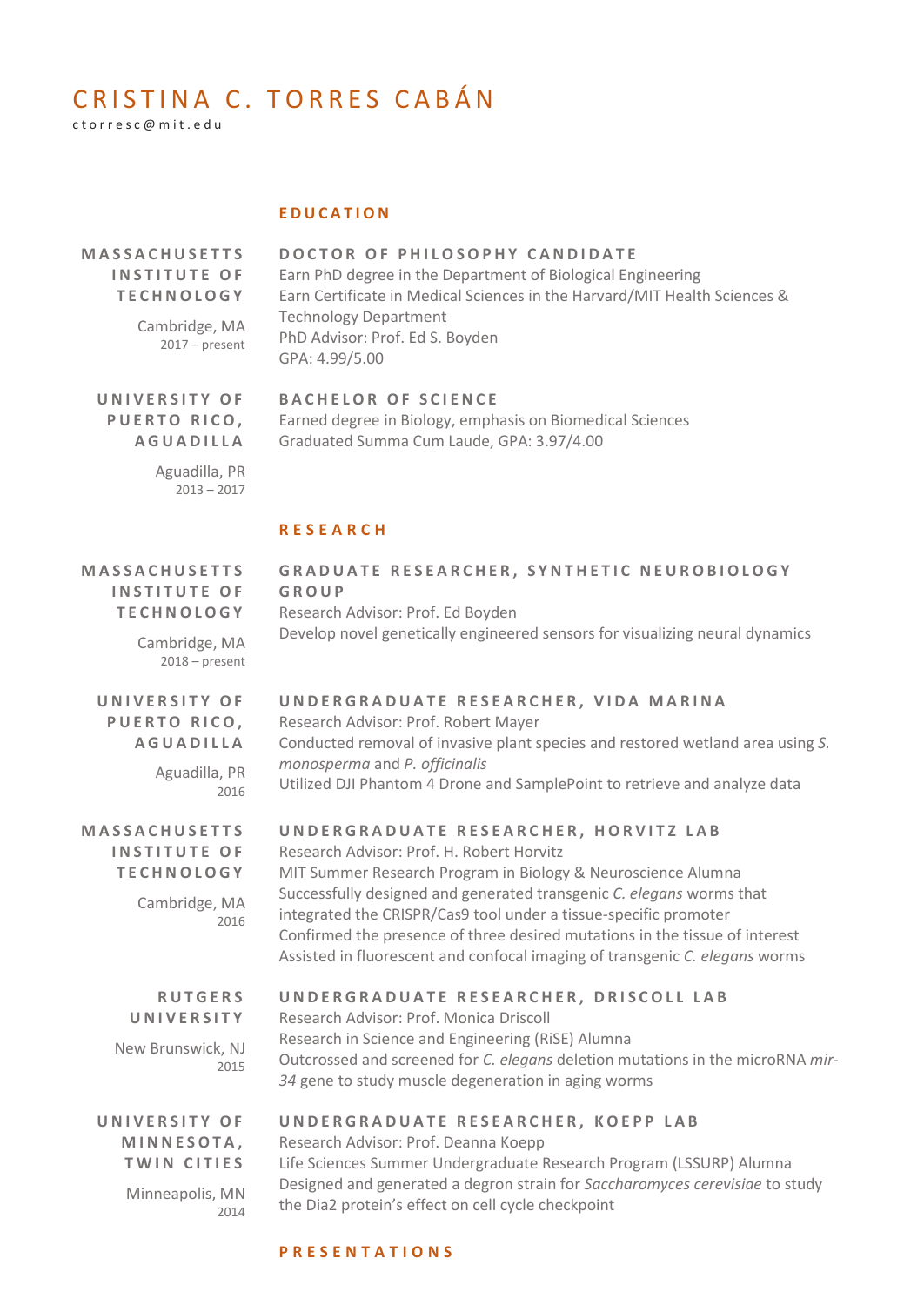**Torres Cabán, C. C.,** Piatkevich, K., Boyden, E. S. Development of genetically encoded potassium sensors for visualizing neuron activity. Poster presentation at the *MIT Dept of Biological Engineering Retreat* (2019). Boston, MA.

Valdés, P. A. Zhao, Y., **Torres, C. C.** Costa, E. Shah, K., E. A. Chiocca, E.A., Boyden, E.S. Multiplexed Expansion Microscopy in Clinical Specimens of Normal Brains and Gliomas. Poster Presentation at the *Society for Neuroscience Meeting* (2018). San Diego, CA.

**Torres Cabán, C. C.**, Doi, A., and Horvitz, R.H. Tissue-specific CRISPR/Cas9 Mutants: A Tool to Study Epigenetics in Stem Cells. Oral presentation at the *253rd American Chemical Society National Meeting* (2017)*.* San Francisco, CA.

**Torres Cabán, C. C.**, Doi, A., and Horvitz, R.H. Tissue-specific CRISPR/Cas9 Mutants: A Tool to Study Epigenetics in Stem Cells. Poster presentation at the *MIT Summer Research Programs Poster Session* (2016)*.* Cambridge, MA.

**Torres Cabán, C. C.**, Ibáñez-Ventoso, C., and Driscoll, M. Understanding Aging Biology: The Role of *mir-34* in Sarcopenia. Oral presentation at the *251st American Chemical Society National Meeting* (2016)*.* San Diego, CA.

**Torres Cabán, C. C.**, Ibáñez-Ventoso, C., and Driscoll, M. Understanding Aging Biology: The Role of *mir-34* in Sarcopenia. Poster presentation at the *39th American Chemical Society Senior Technical Meeting* (2015)*.* Ponce, PR.

**Torres Cabán, C. C.**, Ibáñez-Ventoso, C., and Driscoll, M. Understanding Aging Biology: The Role of *mir-34* in Sarcopenia. Poster presentation at the *RiSE and REU Rutgers Summer Research Symposium* (2015)*.* New Brunswick, NJ.

**Torres Cabán, C. C.**, Ibáñez-Ventoso, C., and Driscoll, M. Understanding Aging Biology: The Role of *mir-34* in Sarcopenia. Oral presentation at the *RiSE at Rutgers Summer Program Mini Symposium* (2015)*.* New Brunswick, NJ.

**Torres Cabán, C. C.** and Koepp, D. Effects of Dia2 Degradation on Checkpoint Recovery in *Saccharomyces cerevisiae*. Poster presentation at the *249th American Chemical Society National Meeting* (2015)*.* Denver, CO.

**Torres Cabán, C. C.** and Koepp, D. Effects of Dia2 Degradation on Checkpoint Recovery in *Saccharomyces cerevisiae*. Poster presentation at the *Emerging Researchers National Conference in STEM* (2015)*.* Washington, D.C.

**Torres Cabán, C. C.** and Koepp, D. Effects of Dia2 Degradation on Checkpoint Recovery in *Saccharomyces cerevisiae*. Poster presentation at the *Annual Biomedical Research Conference for Minority Students* (2014)*.* San Antonio, TX.

**Torres Cabán, C. C.** and Koepp, D. Effects of Dia2 Degradation on Checkpoint Recovery in *Saccharomyces cerevisiae*. Poster presentation at the *UMN Summer Undergraduate Research Symposium* (2014)*.* Minneapolis, MN.

## **L E A D E R S H I P**

**M A S S A C H U S E T T S INSTITUTE OF T E C H N O L O G Y**

> Cambridge, MA 2019 – present

## **M A S S A C H U S E T T S INSTITUTE OF T E C H N O L O G Y**

Cambridge, MA 2018 – present

# **C O - F O U N D E R A N D C O - P R E S I D E N T , M I T L A T I N X GRADUATE STUDENT ASSOCIATION**

Work with an executive board to establish and formalize MIT's first association of Latinx graduate students Recruit 100+ Latinx-identifying students to association Have written and received grants of \$5,000+ for funding association costs

## **COMMUNICATION FELLOW, BIOLOGICAL ENGINEERING C O M M U N I C A T I O N L A B**

Received 18 hours of training on communication best practices Coach members of the Biological Engineering community on their written and oral scientific communication skills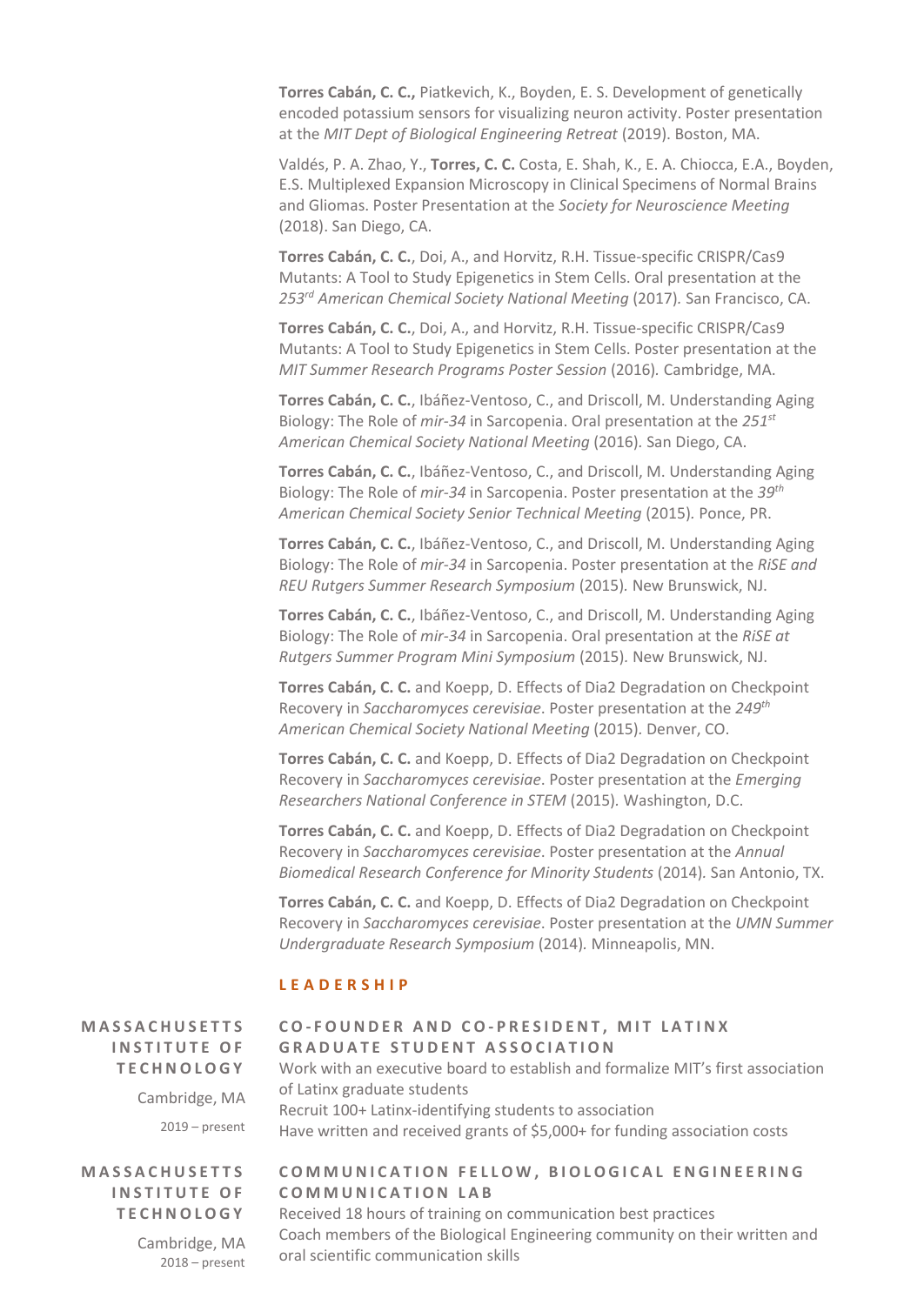Contribute articles to the Communication Kit and offer scientific writing workshops

| <b>MASSACHUSETTS</b><br><b>INSTITUTE OF</b><br><b>TECHNOLOGY</b><br>Cambridge, MA<br>2018 | MIT SUMMER RESEARCH PROGRAM POD LEADER, OFFICE<br>OF GRADUATE EDUCATION<br>Actively mentored 10 undergraduate research interns<br>Facilitated weekly meetings to develop a sense of community between interns<br>Helped facilitate summer program events<br>Provided feedback on graduate application materials such as personal<br>statements and resumés                                                                                                                                                                                                                                            |
|-------------------------------------------------------------------------------------------|-------------------------------------------------------------------------------------------------------------------------------------------------------------------------------------------------------------------------------------------------------------------------------------------------------------------------------------------------------------------------------------------------------------------------------------------------------------------------------------------------------------------------------------------------------------------------------------------------------|
| UNIVERSITY OF<br>PUERTO RICO,<br><b>AGUADILLA</b><br>Aguadilla, PR<br>$2015 - 2016$       | PROJECT COORDINATOR, #PRETTYINCREDIBLE<br>In charge of coordinating weekly visits to elementary schools to teach a group of<br>young girls about science, technology, engineering, and mathematics (STEM)<br>Reached the project's goal: 100% of mentored girls stated they wish to pursue<br>STEM fields in the future<br>In charge of recruiting volunteers for team, leading the team, and distributing<br>work<br>Designed classes and projects assigned to participants                                                                                                                          |
| UNIVERSITY OF<br>PUERTO RICO,<br><b>AGUADILLA</b><br>Aguadilla, PR<br>$2015 - 2016$       | PUBLIC RELATIONS OFFICER, AMERICAN CHEMICAL<br><b>SOCIETY CHAPTER</b><br>Became the first woman to represent the UPR Aguadilla chapter at the 251 <sup>st</sup><br>National Meeting with an oral presentation<br>Earned the Green Chemistry Student Chapter Award for the 2015 - 2016<br>academic year<br>Managed, edited, and published Green Chemistry newsletter<br>Organized the annual Green Chemistry and Environmental Chemistry<br>Symposium at UPR Aguadilla<br>Designed flyers and advertisements for the chapter's Green Chemistry Division<br>Managed the chapter's social media accounts |
| UNIVERSITY OF<br>PUERTO RICO,<br><b>AGUADILLA</b><br>Aguadilla, PR<br>$2014 - 2017$       | NEWSLETTER EDITOR, AMERICAN CHEMICAL SOCIETY<br><b>CHAPTER</b><br>Successfully published four newsletter editions, including new bilingual (English<br>and Spanish) editions<br>Newsletter contributed to receiving the Green Chemistry Student Chapter<br>Award for the 2014 - 2015 academic year<br>In charge of recruiting, managing, and mentoring writers for newsletter<br>Organized the structure and design of the newsletter<br>Edited written articles<br>Published newspaper online at: www.acsupraggreen.weebly.com                                                                       |
|                                                                                           | <b>TEACHING</b>                                                                                                                                                                                                                                                                                                                                                                                                                                                                                                                                                                                       |
| Spring 2020                                                                               | BIOLOGICAL ENGINEERING SENIOR DESIGN CLASS<br>TEACHING ASSISTANT, MIT BIOLOGICAL ENGINEERING<br>Organized course logistics and use of online student portal for all instructors and<br>students<br>Oversaw managing of every-day logistics, taking class attendance, and<br>communicating to students<br>Provided feedback to student assignments: e.g., scientific presentations, figures,<br>and proposals<br>Organized course logistics for online togething via Zoom for a suscessful and to                                                                                                      |

Organized course logistics for online teaching via Zoom for a successful end to the semester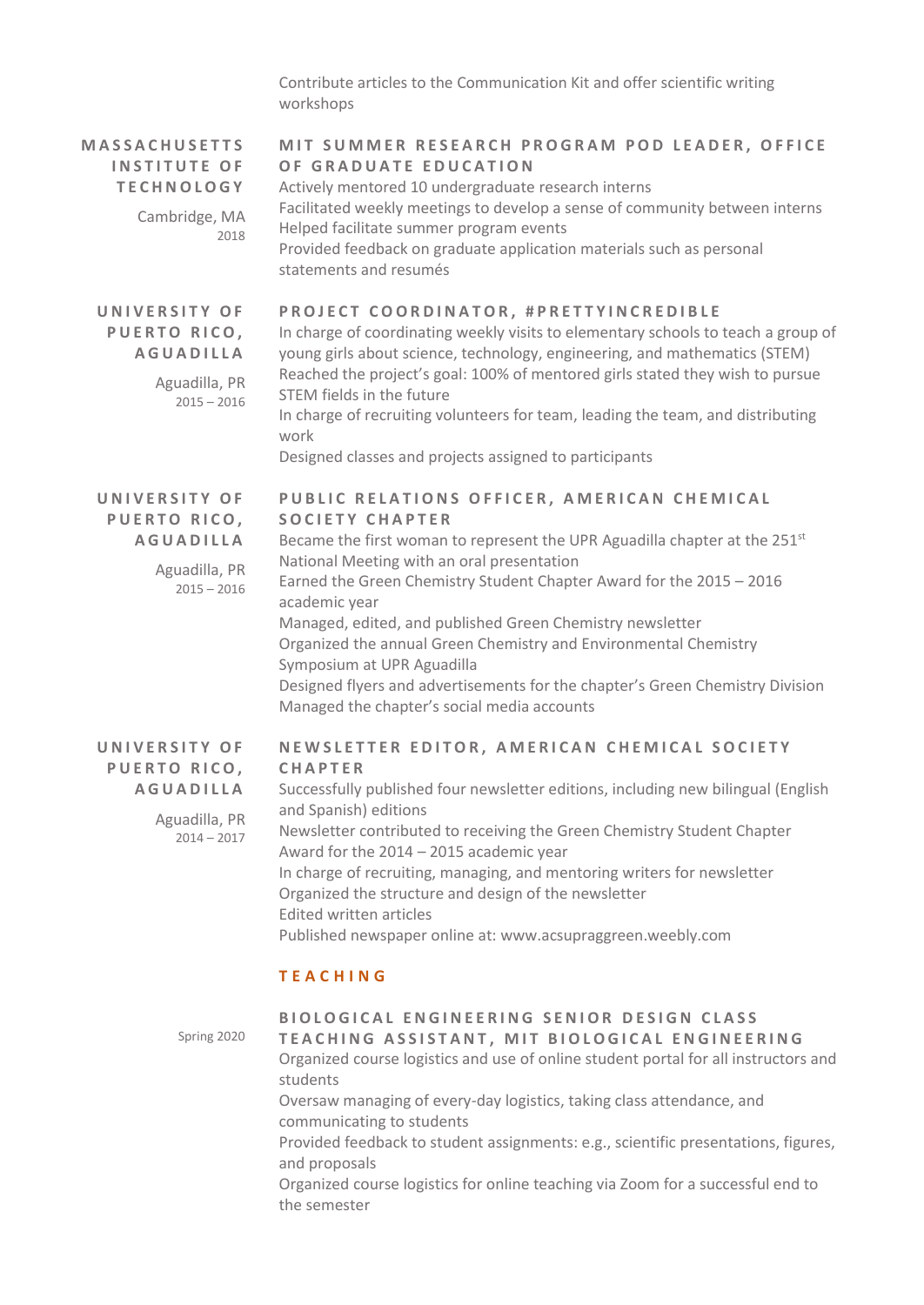## January 2020 **MISTI GLOBAL TEACHING LABS INTERN, INJAZ AND K I N G ' S A C A D E M Y**

Worked with a team of MIT students to design and implement a hands-on curriculum on biology, neuroscience, and engineering topics Taught biology, neuroscience, and engineering curriculum to a group of 100 students at Injaz in Amman, Jordan Taught a curriculum on criminal science investigation to 20+ students at King's Academy in Madaba, Jordan Assisted teaching of engineering class at King's Academy in Madaba, Jordan

#### **H O N O R S A N D A W A R D S**

- November 2018 AllBiotech 1 of 100 Leaders in Biotechnology in Latin America
- 2018 present National Science Foundation Graduate Research Fellowship
- 2018 present Sloan-MIT University Center for Exemplary Mentoring (UCEM) Scholarship
	- 2017 2018 MIT Lemelson Minority Engineering Presidential Fellowship
		- May 2017 Tri-Beta National Biology Honor Society Beta-Mentor Award
		- May 2017 UPR Aguadilla Honors Study Program Recognition
		- May 2017 Aguadilla Municipality Excellence Medal
			- 2015 New Jersey Space Grant Consortium Summer Undergraduate Research Fellowship
- February 2015 Emerging Researchers National Conference in STEM Cell & Molecular Biology Division First Place Poster Presentation
	- 2014 ABRCMS Travel Award Recipient
	- 2014 2017 UPR Aguadilla Tuition Exemption
	- 2014 2017 UPR Aguadilla Honor Roll

## **S E R V I C E S**

- 2018 Writer for the MIT Graduate Blog
- 2017 2018 Mentor for the Biological Engineering Application Assistance Program (BEAAP)
	- 2018 Application reviewer for the MIT Summer Research Program (MSRP)
	- 2017 Personal Statement Reviewer for MIT CONVERGE
- February 2017 Judge at Regional Science fair in Mayagüez, Puerto Rico
- February 2017 Host for NASA John H. Glenn Research Center Personnel Visit to The Aeronautical & Aerospace Institute of Puerto Rico (AAIPR)
- January 2017 Participant in the MIT Biology and Center for Brains Minds and Machines Quantitative Methods Workshop
- November 2017 Offered workshop: "Hands-on Workshop: Internship Seeking" at UPR Aguadilla